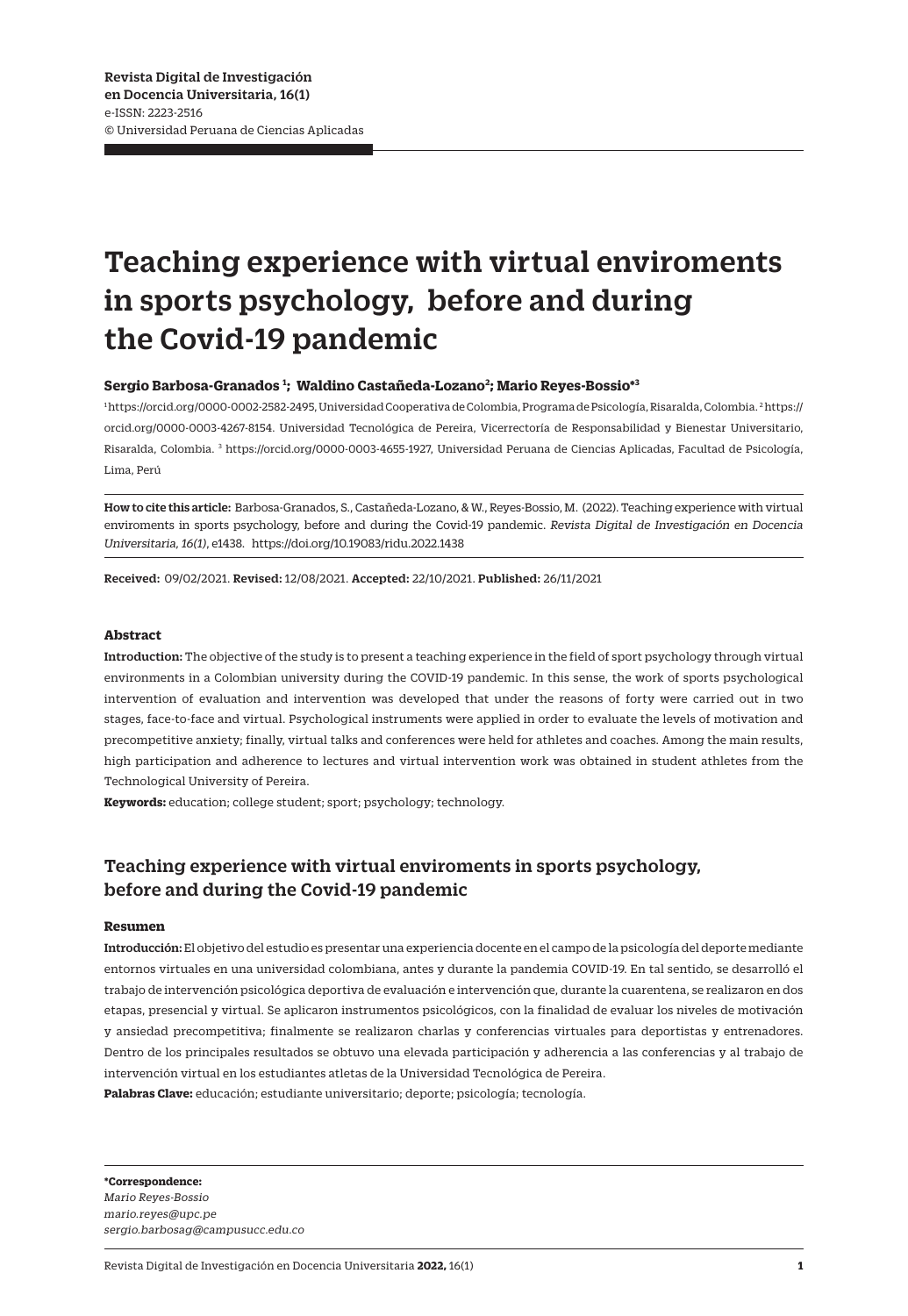# **Introduction**

Within sport psychology there is an extensive line of research focused on youth (Fry et al., 2020) and specifically on college sport (Bissett & Tamminen, 2020; Kucharski et al., 2018; Trujillo & Reyes-Bossio, 2019). It is evident that there are several psychological stressors unique to studentathletes, which must be examined in the light of the dual career they pursue (Reyes-Bossio, 2020a). All of these lead to experience negative psychological variables linked to the demands of university sports (e.g., injuries, pressure to achieve athletic success, interpersonal conflict with teammates or coaches, demands on time and schedules, among others) (Sudano et al., 2016).

Consequently, student-athletes face high demands that have an impact on their low subjective well-being, due to their dual role as students and athletes. Therefore, university students need to balance countless demands and challenges, both academic and athletic (Cho et al., 2020), which are evidenced in the overload resulting from the time invested in training, commuting, competing, traveling, among others (Brown, 2014).

Additionally, in the first quarter of 2020, sports around the world (including university sport) took a sharp turn with imminent closures (Gallego et al., 2020; Gautret et al., 2020) due to the risk of contagion among athletes associated with the transmission of respiratory and infectious diseases in sports venues (Lin & Decker, 2010; Parnell et al., 2020). This context has led to scenarios of stress, anxiety, emotional sensitivity, low perception of well-being, and various difficulties related to mental health (Henriksen et al., 2019; da Silva et al., 2021; Urzúa et al., 2020), a result of the situation of confinement and uncertainty associated with greater negative feelings (Lades et al., 2020) and its implications related to physical activity (Alarcón & Hall, 2021).

In addition to the above, student-athletes are not exempt from the risk of dropping out. On this aspect, the Colombian education system, like many others, is afflicted by various problems, student dropout being one of the main difficulties. Generally, young university students see as failure

the fact of entering the system and not graduating. This situation allows to clearly observe the problem that affects the country's education system, since it fails to guarantee completion and does not maintain all the students who enter it, thus limiting higher education coverage and delaying availability of qualified human capital (Misas, 2004; Ramírez-Gutiérrez et al., 2020).

Hence, the field of sport psychology has paid special attention to the support of university athletes from the social, academic, and sport performance perspective, focusing on a sustainable comprehensive work (Reyes-Bossio, 2020a). With the premise that athletes can face the situation of confinement in a better way by focusing on short, medium, and long term objectives, their sports career has been reframed, giving meaning to their possible future outcomes (Schinke et al., 2020).

Thus, this article aims to present a teaching experience in the field of sport psychology through virtual environments in a Colombian university during the COVID-19 pandemic.

# **Theoretical Framework**

### Description of the Sports Entity

Universidad Tecnológica de Pereira (UTP) is a higher education institution located in the city of Pereira (Colombia), which has a population of approximately 18,000 students, 10 schools, and 35 undergraduate programs. Additionally, the UTP is an institution accredited as an entity of cultural expression and heritage of the region, with an official sectional character.

In this context, the sports procedure of the Universidad Tecnológica de Pereira is governed by the regulations of the Colombian Association of Universities (ASCUN) sports area. The formative process in sports is fundamental for the UTP because it complements academic training, as well as the aim for added values, such as discipline, responsibility, companionship, solidarity, commitment, among others. Likewise, it takes into account the multiple benefits that physical activity generates, highlighting the physical and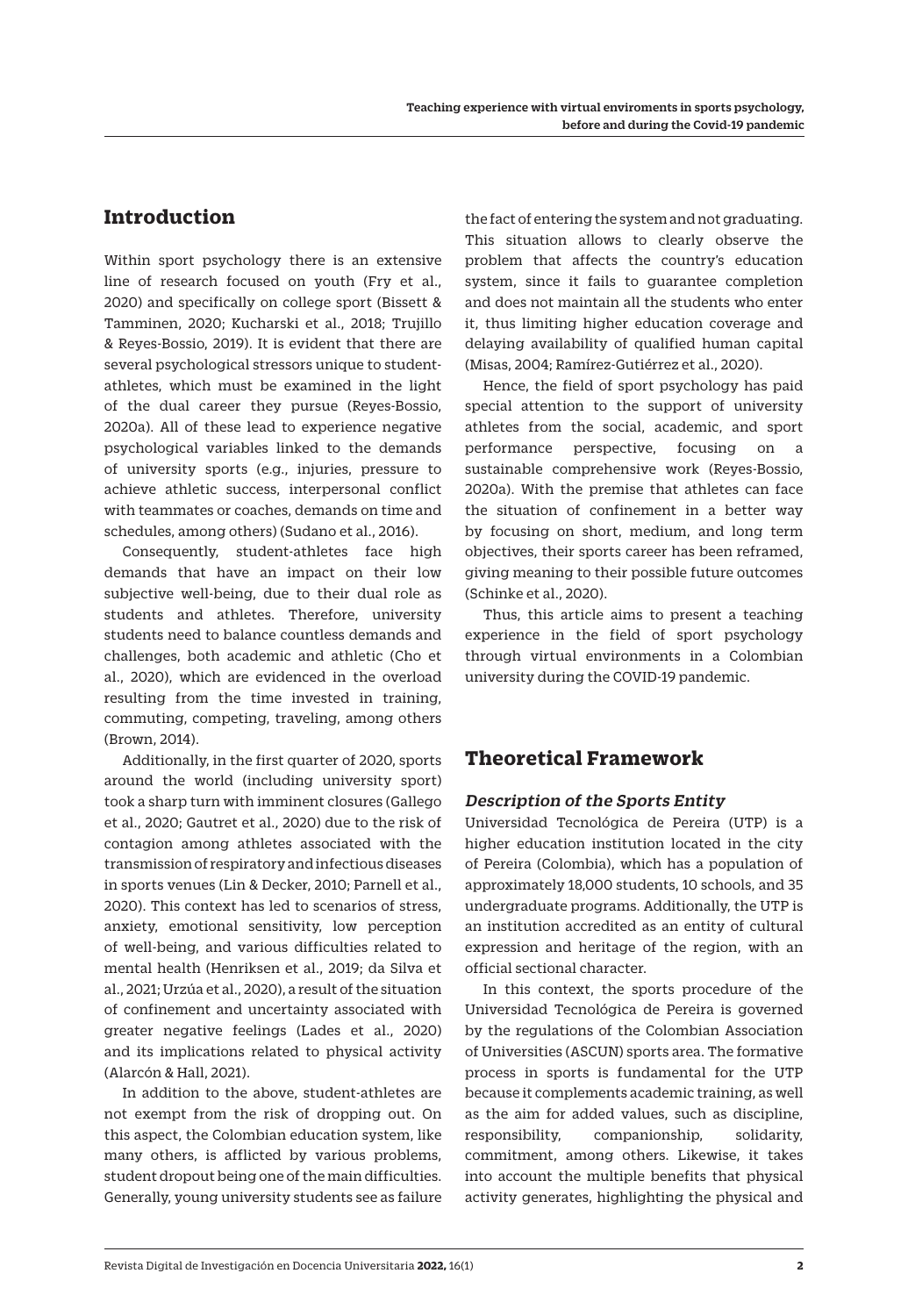mental benefits for individuals, providing balance for their own well-being, the ability to excel, challenges, and leadership.

Therefore, the UTP currently has 22 competitive sports teams. The selected sports teams participate in the ASCUN competitive round, which consists of a first phase called Local University Games, in which the departments (states) of Huila, Caquetá, Cundinamarca, Chocó, Risaralda, Quindío, Tolima, and Caldas participate. After this qualifier stage, the best teams go on to the second phase called the National University Games, in which the best athletes in the country compete. In the last version of these games, held in the city of Barranquilla in the month of September 2019, the UTP had the participation of 128 athletes in 14 sports modalities, achieving positive results. Additionally, in the international competitions, UTP athletes have historically participated in South American, Central American, Pan American, world, and university tournaments.

#### Description of Activities

The present work experience took place prior to and during COVID-19 confinement (World Health Organization, 2020). Universidad Tecnológica de Pereira and its selected athletes had to adapt to this change and new normality (Liu et al., 2020; Shultz et al., 2020; Y. Yang et al., 2020). As such, this work experience underwent some changes in its initial planning and was adapted to meet institutional needs and comply with social isolation. The tasks carried out were divided into three stages: (i) preparation, (ii) observation, and (iii) intervention. These are presented in detail below.

#### Preparation

The preparation period (stage prior to confinement) included the first three weeks. During this period, meetings were held with the sports team of the Vice-Rectorate of University Welfare, including the coaches of the different UTP teams. From these initial meetings, the difficulties of the teams and the particular cases of athletes were identified firsthand, thus allowing the analysis and diagnosis of the needs of UTP athletes. Among the needs that were manifested in this diagnosis, the variable pre- competition

anxiety (Arenas-Granada et al., 2016; Pons et al., 2016; H. Yang et al... 2020) is evidenced as the most important variable to work on with the sports teams, whereas for particular cases, the lack of motivation (Garcia-Mas et al., 2011; Starzak & Sas-Nowosielski, 2019) and the need to establish goals and objectives (Castro-Sánchez et al., 2018; Reyes-Bossio, 2009) stand out. It is because of the above that the work plan is designed with the aim of addressing issues related to these variables with the taekwondo and athletics teams.

#### **Observation**

Observation has historically been a methodology used to study the habitual behavior of athletes. Established on the use of visual perception as a key element of behavior, it allows the emotional states of the athlete or trainer to be recorded, becoming a new flexible structure that considers the scientific procedure based on data collected from the perceptible reality for possible further analysis (Anguera & Hernández-Mendo, 2014).

Consequently, this observational stage had two moments: the first one before the quarantine and the second one at the beginning of the quarantine. The observation phase began with the introduction of the sport psychologist in different meeting and introduction spaces to the athletes of the taekwondo and athletics teams. In this context, two weeks were used to attend training sessions in order to observe the athletes and their interaction on the field (Martin et al., 2017; Torres-Ramírez et al., 2014). However, due to the aforementioned situation of confinement, a second stage of indirect observation was conducted (Bo et al., 2020; Di Fronso et al., 2020; Schinke, Papaioannou, Henriksen et al., 2020), where planning and observation meetings were held with the coaches with the aim of carrying out activities to support student-athletes or the university community on issues related to sport psychology in the pandemic stage.

#### Intervención

The intervention process also had two marked stages: one before confinement and the other during confinement. The intervention before confinement began by establishing goals and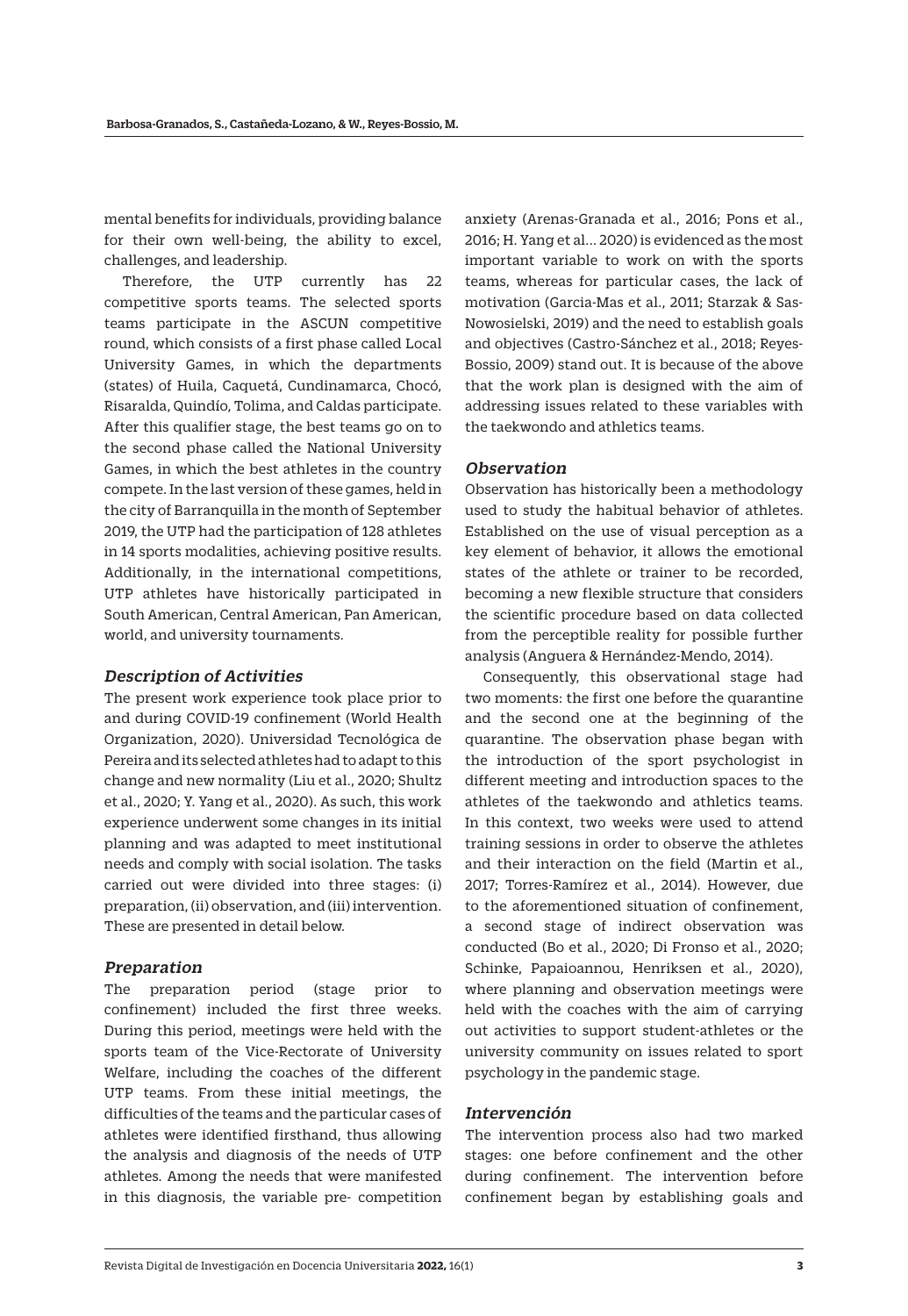objectives with each of the selected athletes in athletics and taekwondo in order to know their projection for this year in terms of competition. The most important event was the preparation for the University Local Games held in April and May 2020 (which were cancelled due to COVID in March 2020). For this, a series of interviews to the athletes were carried out with the intention of knowing their goals for the competition, which showed that most of the student-athletes were focused on qualifying and subsequently winning medals in the National University Games. In this sense, the interview collected as much information as possible related to different areas of sports activity, highlighting their sports history, economic resources, personal relationships, time organization, rest, nutrition, previous injuries, sports results, goals, relationships with teammates, training, and competition (González, 2010).

Subsequently, tests were applied in the field of sport psychology to measure levels of pre competition anxiety and motivation in UTP athletes, understanding precompetitive anxiety as an emotional reaction of apprehension and tension before sport competition situations, in which a set of combined elements of knowledge, skills, attitudes, and knowledge in the sports field are evaluated or measured (Olmedilla et al., 2019; Ong & Chua, 2021). In parallel, motivation in sports is understood as a key element to achieve commitment and adherence to sports, since it is the most important and immediate determinant of human behavior and is mediated by the direction and intensity of the effort itself (Aguirre-Loaiza & González, 2014; Weinberg & Gould, 2010).

The tests used were the following: Revised Competitive State Anxiety Inventory-2 (CSAI-2R), which measures three factors: somatic anxiety, cognitive anxiety, and self-confidence; and the Sport Motivation Scale (SMS), which measures three factors: intrinsic motivation, extrinsic motivation, and amotivation. These tests allowed the collection of relevant information that would help in the implementation of the virtual sessions.

Likewise, after the application of the tests and their subsequent analysis, it was shown that selfconfidence is the variable that best scores for athletes in athletics and taekwondo. Regarding

somatic anxiety, the taekwondo team scored higher, and, in contrast, for cognitive anxiety, the athletics team scored higher. On the other hand, regarding the motivation variable, it was determined that the athletics team was more related to intrinsic motivation (e.g., fun, pleasure, and satisfaction from sports; improvement of sports activities), whereas the taekwondo team is more related to extrinsic motivation (e.g., recognition, trophies, economic benefits, academic scholarships, environmental reinforcement).

Although the data would have allowed us to know the situation of the athletes with regard to the variables evaluated, unfortunately, at the time when the interventions based on the protocols by Trujillo and Reyes-Bossio (2019) focused on the work related to anxiety management and motivation of the athletes were going to be carried out, the UTP, by national requirements, determined the closure of the university, including any sports activity within the premises of the educational institution.

In this context, the second stage of intervention took place, and the UTP sports team decided to continue the activities with the different teams virtually (Dijkstra et al., 2020) for the rest of the semester, requiring the sports psychologist to accompany activities aimed at the university community. It is for this reason that, in practice, a series of conferences on topics related to sports psychology for the UTP community began with the support and promotion of joint activities with the Colombian Association of Psychologists (COLP-SIC), the Universidad Cooperativa de Colombia (UCC), and the program in Sports and Recreation Science of the UTP (see Table 1).

Consequently, a virtual survey (Google Forms) is developed to determine the impact of the activities carried out in the sports community of the Universidad Tecnológica de Pereira and the levels of satisfaction with the conferences. The results of the survey show that the majority of the participants were university students who are part of the different UTP teams. However, it is determined that recommending this type of virtual activities to other athletes or colleagues is very likely. In this sense, the level of satisfaction that the participants had with the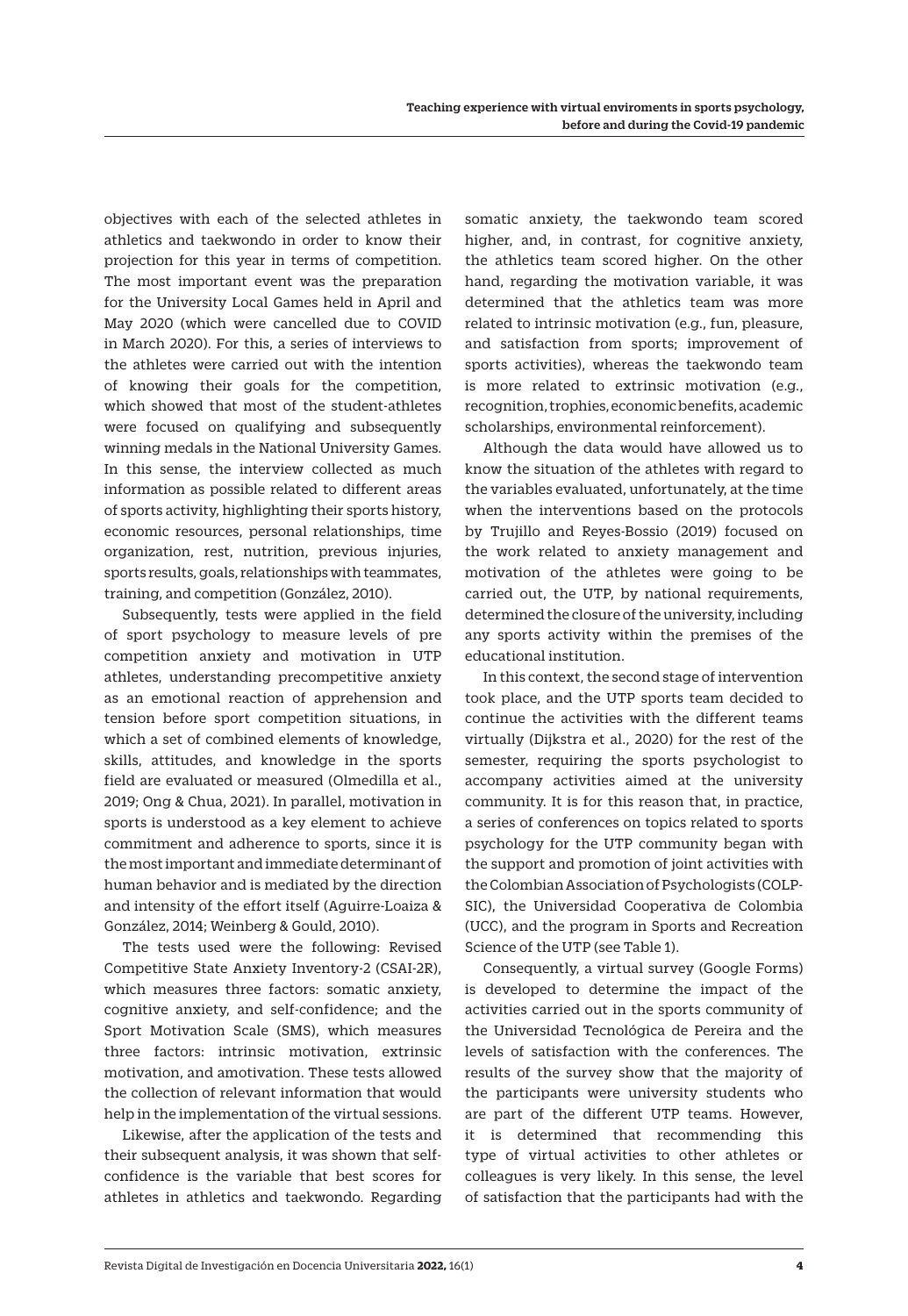#### **Table 1**

*Lectures on Sport Psychology during Quarantine*

| <b>Conference Title</b>                                                                       | Date          |
|-----------------------------------------------------------------------------------------------|---------------|
| Information in times of crisis: Contributions from some fields of psychology. (COLPSIC)       | 11-April-2020 |
| Sport psychology: a look into cognition and sport performance. (UCC)                          | 21-April-2020 |
| Psychology in children's sport: keys to good treatment of the child athletes. (UTP)           | 24-April-2020 |
| Challenges and recommendations for university athletes in confinement. (UTP)                  | 27-April-2020 |
| Sport psychology. (UTP)                                                                       | 04-May-2020   |
| Psychological support for athletes in confinement. (UTP-Sanctuary)                            | 15-May-2020   |
| Psychological preparation for the return to competition: accompaniment of UTP athletes. (UTP) | 26-May-2020   |
|                                                                                               |               |

conference is significant, but the time allotted for the discussions concerning the answers to the participants' questions should be improved. Additionally, the use of WhatsApp is highlighted as a leading tool for communication to advertise this type of conference and its affinity with sports events (Ahmed et al., 2020; Tamir, 2020).

In this sense, and taking into account what the main objective for attending this type of conference was, respondents stated that acquiring sport psychology tools was the most important, followed by the objective of learning about sport psychology and discovering content about sport psychology (Raabe et al., 2019).

Finally, regarding the qualitative aspect, the participants, when asked what they liked the most about the sport psychology conferences, answered: "the content in general was important," "the thematic content of the lectures, explaining the importance in these pandemic times and how to progressively return to practice." Finally, when asked what topics they would like to see covered at future conferences, respondents answered, "strategies that can improve concentration and anxiety before a competition" and "more tools to apply in pandemic and post-pandemic contexts."

After the conferences, and in view of the fact

that social networks are an increasingly larger space for interpersonal and mass communication (Dietrich et al., 2012; Romney & Johnson, 2020), the Instagram page @psicodeporteu is created. the purpose is to be closer to the university community and, especially, to the different UTP sports teams, interacting and posting relevant information on sport psychology to accompany them during confinement through the new technologies. This is also understood as the ability to innovate and reach the target population, which are mostly adolescents and young adults (García del Castillo et al., 2020; Papalia et al., 2012).

Likewise, constant meetings with coaches were held in order to learn about specific cases of UTP athletes. These meetings allowed us to learn about the strategies that coaches have been implementing with their athletes and to identify the intervention needs for support from the sport psychology perspective (Aguirre-Loaiza et al., 2020; Stambulova et al., 2020; Taku & Arai, 2020). From these inputs, the conferences and meetings presented above are born (see Table 1).

#### Discussion

The main objective of the study is to present a work experience in the field of sport psychology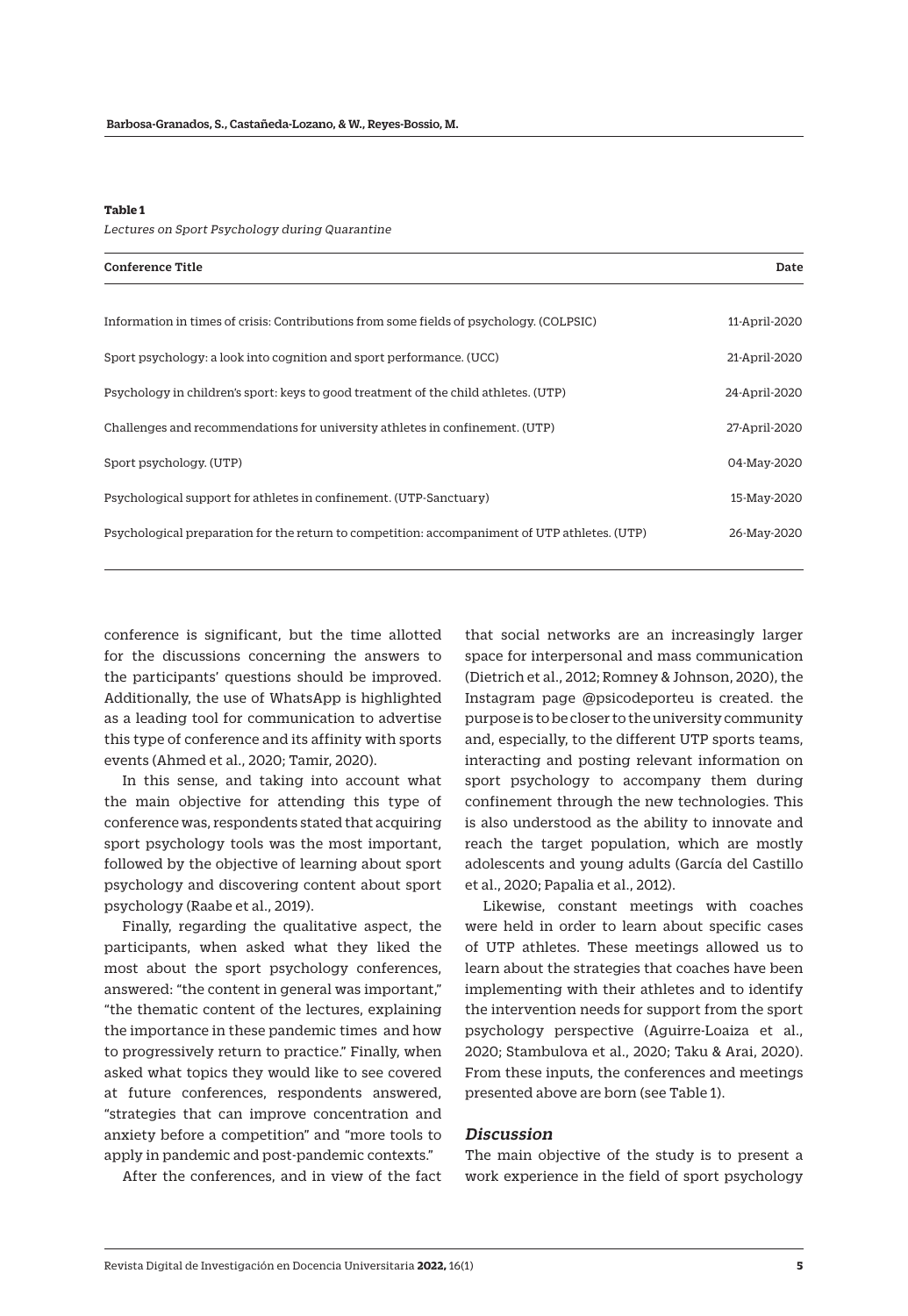in university settings before and during the COVID-19 pandemic, and thus to establish lines of work that allow to strengthen the processes in the field of sport psychology in virtual university environments.

The experience resulting from the sport psychologist's professional practice in these pandemic context has led to a process of sustained adaptation on the part of students, athletes, professors, and sport science professionals. Thus, virtual processes such as remote working, videoconferencing, remote studying, online sports practices, among other virtual modalities have become a way of life in the current context for many athletes and students who must increasingly learn more about them and integrate them into their sports and academic work schemes (Aquilina & Henry, 2010; Feito, 2020; Reyes-Bossio, in press).

This interaction based on virtual tools has become a skill that currently cross-sections academic structures significantly, generating an exponential production of knowledge (Barbosa-Granados & Amariles, 2019). They support the educational processes and are highly motivating for student-athletes. Therefore, the work of the sport psychologist will be closely related to the new technologies, allowing to offer programs aimed at individualized and group training of athletes (Weinberg et al., 2012). In that sense, this work experience has been able to integrate academic, professional, sports, and social competencies so that student-athletes can remain focused on their athletic-academic objectives and do not lose the initial focus on achieving their goals.

On the other hand, it should be noted that the ethical and deontological basis of the practice of sport psychology (Colegio Colombiano de Psicólogos, 2016; Etzel & Skvarla, 2017; Quartiroli et al., 2020) is key at this stage of confinement. In view of that, the appropriate use of telepsychology (Perrin et al., 2020) is at the service of athletes (Reid et al., 2015) for their holistic well-being. However, technological progress has also had consequences and risks for user privacy. Therefore, the security and privacy of the data of the athletes with whom we work must be guaranteed, because without privacy and confidentiality, the work done with the users (student-athletes) may not be effective

(Lustgarten et al., 2020; Stoll et al., 2020).

This will allow us to rethink the work of the sport psychologist within the competitive environment in a pandemic and post-pandemic context, contributing with their knowledge to athletes' performance in the face of health protocols, management of social isolation, withdrawal from the sports career, motivation, self-care, physical health, and mental health (Barbosa-Granados & Urrea, 2018), constantly aiming for sports and academic excellence (Schinke et al., 2020).

Additionally, in the long term, researchers and university teams must address mental health in a context of uncertainty that the "new normal" generates in the long term in student-athletes with a specific focus on the financial, competitive, academic, and social issues (Håkansson et al., 2020). In this sense, it is necessary to work on the athletic identity of university athletes in a context of confinement that is still maintained in Colombia and that has affected the university competition season. This can be reinforced with coping strategies and management of emotional aspects (Costa et al., 2020).

However, at the time of presenting the experiences observed, it is necessary to consider the limitations, which varied because there was no previous work experience during periods of confinement. This became a great challenge for interdisciplinary work with the different UTP teams in terms of sport psychology field work. However, the ability to adapt and the interest on the part of the sports team of the UTP's Vice-Rectorate of Social Responsibility and University Welfare (VRSBU) allowed this work experience to be carried out and thus, generate impact within the university community. Access to university athletes, the support of coaches, and the adequacy of the assigned spaces were achieved.

Acknowledgements: We thank the Vice-Rectorate of Social Responsibility and University Welfare, student-athletes, and professors of the sports area of the Universidad Tecnológica de Pereira. We would also like to thank the coordinators and professors of the master's program of the Ibero-American Society of Sport Psychology.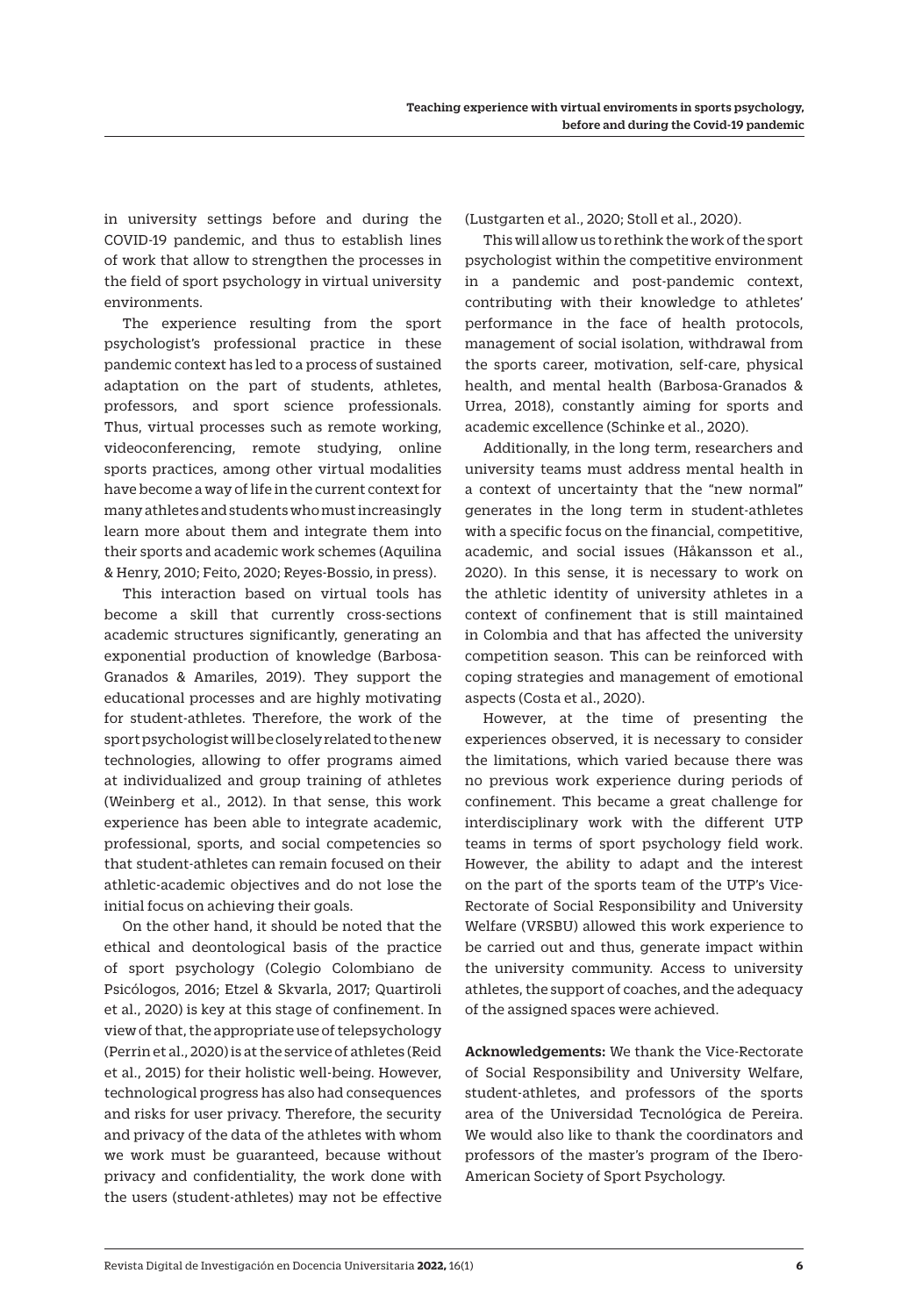## **References**

- *Aguirre-Loaiza, H., Arenas-Granada, J.A., Barbosa-Granados, S., & Herrera-Agudelo, L. (2020). Psicología de la actividad física y el deporte: tendencias, retos y oportunidades antes y después del COVID-19. En N. Molina (Ed.), Psicología en contextos de COVID-19, desafíos poscuarentena en Colombia (pp. 115–127). Asociación Colombiana de Facultades de Psicología. https://www.ascofapsi.org.co/index.php/ blog/blog-with-right-sidebar/246-psicologia-encontextos-de-covid-19*
- *Aguirre-Loaiza, H., & González, J. (2014). Factores motivacionales, variables deportivas y sociodemográficas en deportistas universitarios. Tesis Psicológica, 9(1), 130–145. https://www.redalyc.org/ pdf/1390/139031679011.pdf*
- *Ahmed, O., Carmody, S., Walker, L. J., & Ahmad, I. (2020). The need for speed! 10 ways that WhatsApp and instant messaging can enhance communication (and clinical care) in sport and exercise medicine. British Journal of Sports Medicine, 54(19), 1128-1129 . https://doi.org/10.1136/bjsports-2019-101707*
- *Alarcón, E. I., & Hall, J. A. (2021). Actividad física en estudiantes deportistas universitarios, previo y en el confinamiento por pandemia asociada al COVID-19. Retos, 39, 572–575. https://recyt.fecyt.es/index.php/ retos/article/view/81293/61256*
- *Anguera, M. T., & Hernández-Mendo, A. (2014). Metodología observacional y psicología del deporte: Estado de la cuestión. Revista de Psicología Del Deporte, 23(1), 103–109. https://www.redalyc.org/ pdf/2351/235129571018.pdf*
- *Aquilina, D., & Henry, I. (2010). Elite athletes and university education in Europe: A review of policy and practice in higher education in the European Union Member States. International Journal of Sport Policy, 2(1), 25–47. https://doi.org/10.1080/19406941003634024*
- *Arenas-Granada, J. A., Castellanos, V., Aguirre-Loaiza, H., Trujillo, C., & Núñez, C. A. (2016). La ansiedad en voleibolistas universitarios: análisis de la competencia deportiva en la educación superior. Revista Científica Guillermo de Ockham, 14(2), 1–19. https:// www.redalyc.org/articulo.oa?id=105346890002*
- *Balaguer, I., Castillo, I., & Duda, J. (2007). Propiedades psicométricas de la escala de motivación deportiva en deportistas españoles. Revista Mexicana de Psicología, 24(2), 197–207. http://www.redalyc.org/ articulo.oa?id=243020637005*
- *Barbosa-Granados, S. H., & Amariles, M. (2019). Learning styles and the use of ICT in university students within a competency-based training model. Journal of New Approaches in Educational Research, 8(1), 1–6. https://dialnet.unirioja.es/servlet/articulo?codigo=6369972*
- *Barbosa-Granados, S., & Urrea, A. (2018). Influencia del deporte y la actividad física en el estado de salud físico y mental. Katharsis, 25, 141–160. https://doi. org/10.25057/25005731.1023*
- *Bissett, J., & Tamminen, K. (2020). Student-athlete disclosures of psychological distress: Exploring the experiences of university coaches and athletes. Journal of Applied Sport Psychology, 1–21. https://doi.org/1 0.1080/10413200.2020.1753263*
- *Bo, H. X., Li, W., Yang, Y., Wang, Y., Zhang, Q., Cheung, T., Wu, X., & Xiang, Y. T. (2020). Posttraumatic stress symptoms and attitude toward crisis mental health services among clinically stable patients with COVID-19 in China. Psychological Medicine, 51(6), 1052 - 1053. https://doi.org/10.1017/ S0033291720000999*
- *Brown, G. T. (2014). Mind, Body and Sport: Understanding and supporting student-athlete mental wellness. National Collegiate Athletic Association. http:// www.ncaa.org/sport-science-institute/mind-bodyand-sport-understanding-and-supporting-student-athlete-mental-wellness*
- *Castro-Sánchez, M., Zurita, F., Chacón, R., López-Gutiérrez, C., & Zafra, E. O. (2018). Emotional intelligence, motivational climate and levels of anxiety in athletes from different categories of sports: Analysis through structural equations. International Journal of Environmental Research and Public Health, 15(5). https://doi.org/10.3390/ijerph15050894*
- *Cho, H., Yi Tan, H., & Lee, E. (2020). Importance of perceived teammate support as a predictor of student-athletes' positive emotions and subjective well-being. International Journal of Sports Science & Coaching, 15(3), 364–374. https://doi. org/10.1177/1747954120919720*
- *Colegio Colombiano de Psicólogos. (2016). Deontología y bioética del ejercicio de la psicología en Colombia. Manual Moderno.*
- *Costa, S., Santi, G., Di Fronso, S., Montesano, C., Di Gruttola, F., Ciofi, E. G., Morgilli, L., & Bertollo, M. (2020). Athletes and adversities: athletic identity and emotional regulation in time of COVID-19. Sport Sciences for Health, 16(4), 609–618. https://doi.org/10.1007/ s11332-020-00677-9*
- *Di Fronso, S., Costa, S., Montesano, C., Di Gruttola, F., Ciofi, E. G., Morgilli, L., Robazza, C., & Bertollo, M. (2020). The effects of COVID-19 pandemic on perceived stress and psychobiosocial states in Italian athletes. International Journal of Sport and Exercise Psychology, 1–13. https://doi.org/10.1080/161219 7X.2020.1802612*
- *Dietrich, F., Shipherd, A. M., Gershgoren, L., Filho, E. M., & Basevitch, I. (2012). Sport psychology group consultation using social networking web sites. Psychological Services, 9(3), 323–324. https://doi. org/10.1037/a0026114*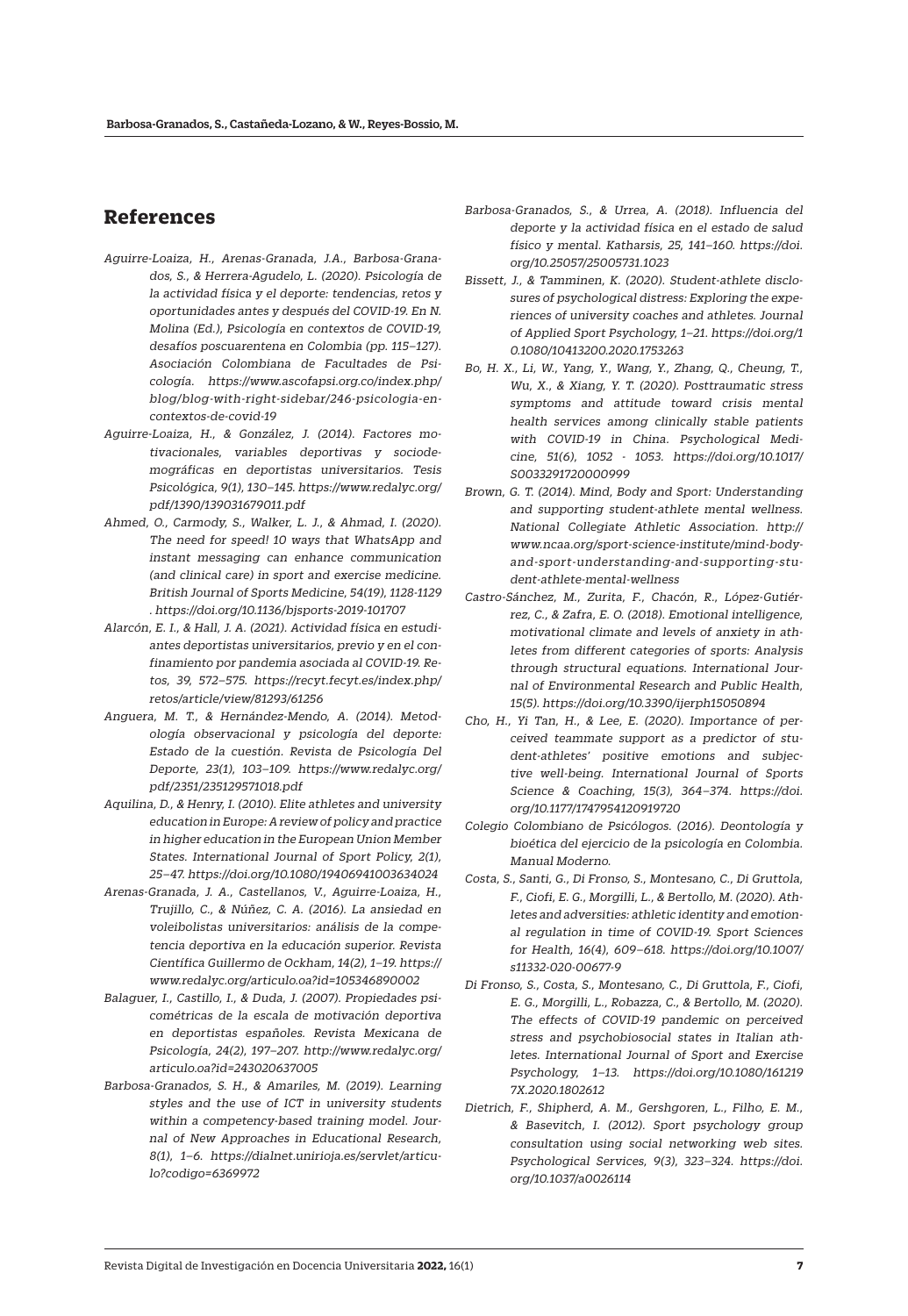- *Dijkstra, H. P., Ergen, E., Holtzhausen, L., Beasley, I., Alonso, J. M., Geertsema, L., Geertsema, C., Nelis, S., Ngai, A., Stankovic, I., Targett, S., & Andersen, T. E. (2020). Remote assessment in sport and exercise medicine (SEM): a narrative review and teleSEM solutions for and beyond the COVID-19 pandemic. British Journal of Sports Medicine 54(19), 1–7. https://doi. org/10.1136/bjsports-2020-102650*
- *Etzel, E. F., & Skvarla, L. A. (2017). Ethical Considerations in Sport and Performance Psychology. Oxford Research Encyclopedia of Psychology. https://doi. org/10.1093/acrefore/9780190236557.013.141*
- *Feito, R. (2020). Este es el fin de la escuela tal y como la conocemos. Unas reflexiones en tiempo de confinamiento. Revista de Sociología de La Educación-RASE, 13(2), 156-163. https://doi.org/10.7203/ rase.13.2.17130*
- *Fry, M., Reid-Pinson, C., Iwasaki, S., & Thompson, J. (2020). Bridging Theory, Research, and Practice in Youth Sports: Sport Psychology's Partnership with Positive Coaching Alliance to Enhance Youth Sport. Journal of Sport Psychology in Action, 11(1), 6–19. https://doi.org/10.1080/21520704.2019.1649336*
- *Gallego, V., Nishiura, H., Sah, R., & Rodriguez-Morales, A. J. (2020). The COVID-19 outbreak and implications for the Tokyo 2020 Summer Olympic Games. Travel Medicine and Infectious Disease, 34. https://doi. org/10.1016/j.tmaid.2020.101604*
- *Garcia-Mas, A., Palou, P., Smith, R. E., Ponseti, X., Almeida, P., Lameiras, J., Jiménez, R., & Leiva, A. (2011). Performance anxiety and motivational climate in young competitive soccer players in relation to performance and skills perceived by their coaches | Ansiedad competitiva y clima motivacional en jóvenes futbolistas de competición, en relación con las habili. Revista de Psicologia Del Deporte, 20(1), 197–207.*
- *García del Castillo, J. A., García del Castillo-López, Á., Dias, P. C., & García-Castillo, F. (2020). Social networks as tools for the prevention and promotion of health among youth. Psicologia: Reflexao e Critica, 33, 13. https://doi.org/10.1186/s41155-020-00150-z*
- *Gautret, P., Al-Tawfiq, J., & Hoang, V. T. (2020). COVID 19: Will the 2020 Hajj pilgrimage and Tokyo Olympic Games be cancelled? Travel Medicine and Infectious Disease, 34. https://doi.org/10.1016/j. tmaid.2020.101622*
- *González, M. D. (2010). Evaluación psicológica en el deporte: aspectos metodológicos y prácticos. Papeles Del Psicólogo, 31(3), 250–258.*
- *Håkansson, A., Moesch, K., Jönsson, C., & Kenttä, G. (2020). Potentially Prolonged Psychological Distress from Postponed Olympic and Paralympic Games during COVID-19—Career Uncertainty in Elite Athletes. International Journal of Environmental Research and Public Health, 18(1), 2. https://doi.org/10.3390/ ijerph18010002*
- *Henriksen, K., Schinke, R. J., Moesch, K., McCann, S., Parham, W. D., Larsen, C. H., & Terry, P. C. (2019). Consensus statement on improving the mental health of high performance athletes. International Journal of Sport and Exercise Psychology, 18(5) 1–8. https:// doi.org/10.1080/1612197x.2019.1570473*
- *Kucharski, B., Strating, M. A., Ahluwalia, A., & Pascual-Leone, A. (2018). Complexity of emotion regulation strategies in changing contexts: A study of varsity athletes. Journal of Contextual Behavioral Science, 10, 85–91. https://doi.org/10.1016/j.jcbs.2018.09.002*
- *Lades, L., Laffan, K., Daly, M., & Delaney, L. (2020). Daily emotional well-being during the COVID-19 pandemic. British Journal of Health Psychology, 25, 902–911. https://doi.org/10.1111/bjhp.12450*
- *Lin, L., & Decker, C. F. (2010). Respiratory Tract Infections in Athletes. Disease-a-Month, 56(7), 407–413. https:// doi.org/10.1016/j.disamonth.2010.05.001*
- *Liu, S., Yang, L., Zhang, C., Xiang, Y. T., Liu, Z., Hu, S., & Zhang, B. (2020). Online mental health services in China during the COVID-19 outbreak. The Lancet Psychiatry, 7(4), e17–e18. https://doi.org/10.1016/ S2215-0366(20)30077-8*
- *Lustgarten, S. D., Garrison, Y. L., Sinnard, M. T., & Flynn, A.W.P. (2020). Digital privacy in mental healthcare: current issues and recommendations for technology use. Current Opinion in Psychology, 36, 25–31. https://doi.org/10.1016/j.copsyc.2020.03.012*
- *Martin, E. A., Winter, S., & Holder, T. (2017). An exploration of trainee practitioners' experiences when using observation. Sport Psychologist, 31(2), 160–172. https://doi.org/10.1123/tsp.2016-0019*
- *Misas, G. (2004). La educación superior en Colombia: análisis y estrategias para su desarrollo. Universidad Nacional de Colombia.*
- *Olmedilla, A., Ruiz-Barquín, R., Ponseti, F. J., Robles-Palazón, F. J., & García-Mas, A. (2019). Competitive Psychological Disposition and Perception of Performance in Young Female Soccer Players. Frontiers in Psychology, 10, 1168. https://doi.org/10.3389/ fpsyg.2019.01168*
- *Ong, N. C. H., & Chua, J. H. E. (2021). Effects of psychological interventions on competitive anxiety in sport: A meta-analysis. Psychology of Sport and Exercise, 52, 101836. https://doi.org/10.1016/j. psychsport.2020.101836*
- *Papalia, D. E., Duskin, R., & Martorell, G. (2012). Desarrollo Humano (12th ed.). Mc Graw-Hill.*
- *Parnell, D., Widdop, P., Bond, A., & Wilson, R. (2020). COVID-19, networks and sport. Managing Sport and Leisure, 1–7. https://doi.org/10.1080/23750472.2020. 1750100*
- *Perrin, P. B., Rybarczyk, B. D., Pierce, B. S., Jones, H. A., Shaffer, C., & Islam, L. (2020). Rapid telepsychology deployment during the COVID‐19 pandemic: A special issue commentary and lessons from primary care psychology training. Journal of Clinical Psy-*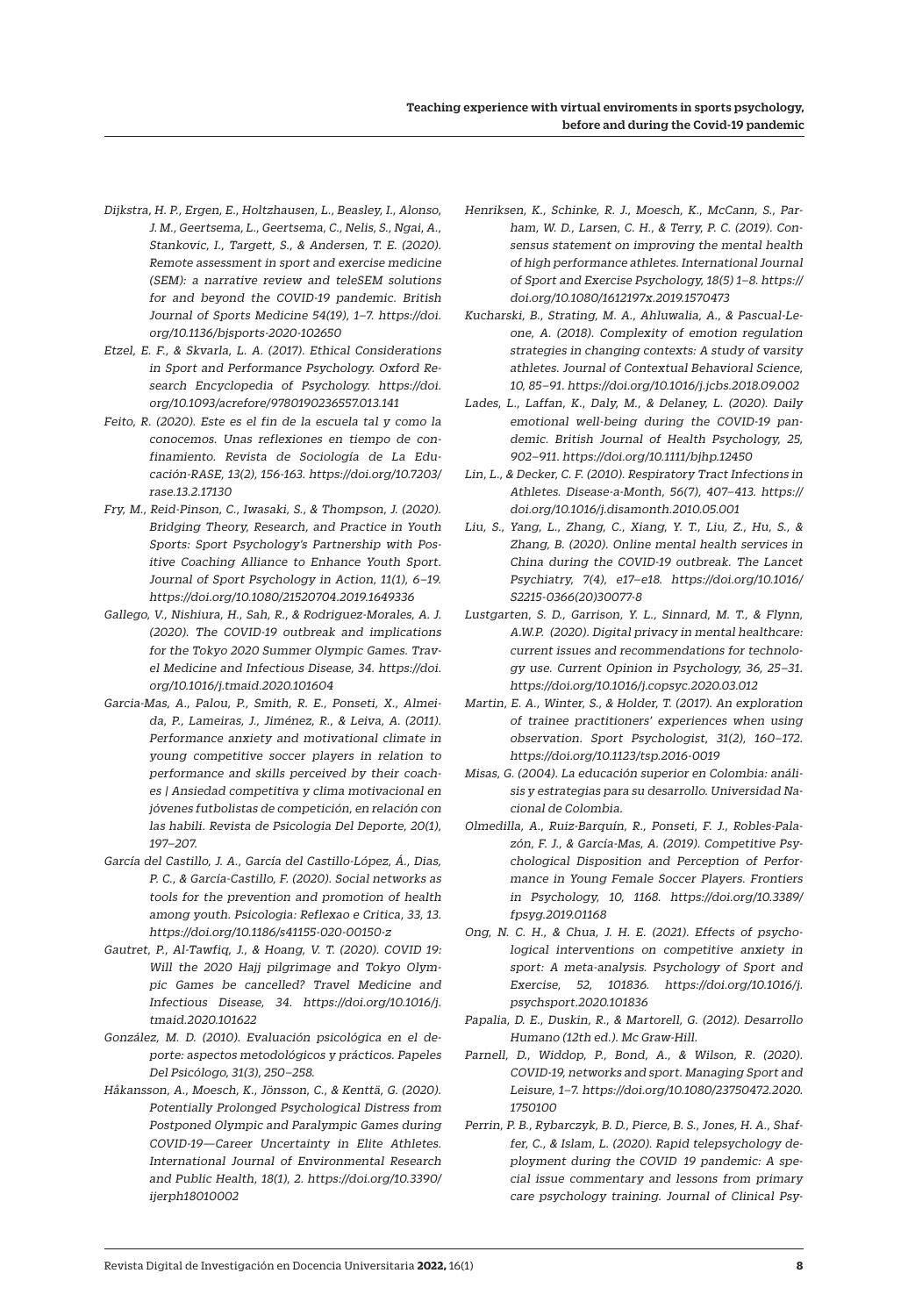*chology, 76(6), 1173–1185. https://doi.org/10.1002/ jclp.22969*

- *Pons, J., Ramis, Y., Garcia, A., López de la Llave, A., & Pérez-Llantada, M. C. (2016). Percepción de la ansiedad competitiva en relación al nivel de cooperación y compromiso deportivo en jugadores de baloncesto de form. Cuadernos de Psicologia Del Deporte, 16(3), 45–54.*
- *Quartiroli, A., Harris, B. S., Brückner, S., Chow, G. M., Connole, I. J., Cropley, B., Fogaça, J., Gonzalez, S. P., Guicciardi, M., Hau, A., Kao, S., Kavanagh, E. J., Keegan, R. J., Li, H. Y., Martin, G., Moyle, G. M., Noce, F., Peterson, K., Roy, J., … Zito, M. (2020). The International Society of Sport Psychology Registry (ISSP-R) ethical code for sport psychology practice. International Journal of Sport and Exercise Psychology, 1–22. https://doi.org/10.1080/1612197X.2020.1789317*
- *Raabe, J., Bejar, M., Bass, A. D., Lauer, E. E., Erdner, S. M., & Zakrajsek, R. (2019). Teach Me and I May Remember, Involve Me and I Learn: Four Approaches to Peer Mentoring in Sport Psychology. Quest, 71(4), 447– 462. https://doi.org/10.1080/00336297.2018.1544082*
- *Ramírez-Gutiérrez, Z., Barrachina, M., & Ripoll, V. (2020). Eficiencia en la educación superior. Estudio empírico en universidades públicas de Colombia y España. Revista de Administracao Publica, 54(3), 468–500. https://doi.org/10.1590/0034-761220190232*
- *Reid, C., Campbell, C., Locke, V., & Charlesworth, R. (2015). Australian Men's Hockey Team: Virtually There. Telepsychology in Olympic Sport. Australian Psychologist, 50(4), 279–284. https://doi.org/10.1111/ ap.12138*
- *Reyes-Bossio, M. (2009). Clima motivacional y orientacion de meta en futbolistas peruanos de primera división. Cuadernos De Psicología Del Deporte, 9(1), 5–20. https://revistas.um.es/cpd/article/view/75341*
- *Reyes-Bossio, M. (2020). El deporte Universitario: Asesoramiento, abordaje integral e intervención psicológica deportiva. En J. Trujillo (Ed.), Teoría y práctica de la Psicología del Deporte en Iberoamérica (pp. 240–261). Sociedad Iberoamericana de Psicología del Deporte.*
- *Reyes Bossio, M. (2021). La academia (escuela universidad) y el deporte ¿Cómo llevarlo psicológicamente activo? En R. Brandão, J. Dosil, A. Viñolas y R. Domínguez (Eds.), Píldoras Solidarias. Estrategias psicológicas en el deporte para afrontar momentos de crisis (págs. 229-236). Xunta de Galicia y Sociedad Iberoamericana de Psicología del Deporte. chrome-extension://efaidnbmnnnibpcajpcglclefindmkaj/ viewer.html?pdfurl=http%3A%2F%2Fwww.sipd. org%2Fwp-content%2Fuploads%2F2021%2F10%2FXuntaDeportes-PildorasES-Completo-web.pdf& clen=2570209&chunk=true*
- *Romney, M., & Johnson, R. G. (2020). Show me a story: narrative, image, and audience engagement on sports network Instagram accounts. Information, Com-*

*munication & Society, 23(1), 94–109. https://doi.org /10.1080/1369118X.2018.1486868*

- *Schinke, R., Papaioannou, A., Henriksen, K., Si, G., Zhang, L., & Haberl, P. (2020). Sport psychology services to high performance athletes during COVID-19. International Journal of Sport and Exercise Psychology, 18(3), 1–4. https://doi.org/10.1080/161219 7X.2020.1754616*
- *Schinke, R., Papaioannou, A., Maher, C., Parham, W. D., Larsen, C. H., Gordin, R., & Cotterill, S. (2020). Sport psychology services to professional athletes: working through COVID-19. International Journal of Sport and Exercise Psychology, 18(4), 409–413. https:// doi.org/10.1080/1612197X.2020.1766182*
- *Shultz, J., Perlin, A., Saltzman, R. G., Espinel, Z., & Galea, S. (2020). Pandemic March: COVID-19's first wave circumnavigates the globe. Disaster Medicine and Public Health Preparedness, 14(5), 1–13. https://doi. org/10.1017/dmp.2020.103*
- *Stambulova, N., Schinke, R. J., Lavallee, D., & Wylleman, P. (2020). The COVID-19 pandemic and Olympic/ Paralympic athletes' developmental challenges and possibilities in times of a global crisis-transition. International Journal of Sport and Exercise Psychology. https://doi.org/10.1080/1612197X.2020.1810865*
- *Starzak, J., & Sas-Nowosielski, K. (2019). Motivation of marathon runners in Poland. Polish Journal of Sport and Tourism, 26(4), 28–31. https://doi.org/10.2478/pjst-2019-0023*
- *Stoll, J., Müller, J. A., & Trachsel, M. (2020). Ethical Issues in Online Psychotherapy: A Narrative Review. Frontiers in Psychiatry, 10, 993. https://doi.org/10.3389/ fpsyt.2019.00993*
- *Sudano, L. E., Collins, G., & Miles, C. M. (2016). Reducing barriers to mental health care for student-athletes: An integrated care model. Families, Systems and Health, 35(1), 77–84. https://doi.org/10.1037/ fsh0000242*
- *Taku, K., & Arai, H. (2020). Impact of COVID-19 on Athletes and Coaches, and Their Values in Japan: Repercussions of Postponing the Tokyo 2020 Olympic and Paralympic Games. Journal of Loss and Trauma, 25(8), 623–630. https://doi.org/10.1080/15325024.2 020.1777762*
- *Tamir, I. (2020). Whatsappsport: Using Whatsapp While Viewing Sports Events. Journal of Sport and Social Issues, 44(3), 283–296. https://doi. org/10.1177/0193723520907624*
- *Torres-Ramírez, M., García-Domingo, B., Aguilera, J., & De La Casa, J. (2014). Video-sharing educational tool applied to the teaching in renewable energy subjects. Computers & Education, 73, 160–177. https:// doi.org/10.1016/j.compedu.2013.12.014*
- *da Silva, R. M., Rodrigues, C. J., De Medeiros, P. M., & Rolim, M. L. (2021). Psychological effects caused by the COVID-19 pandemic in health professionals: A systematic review with meta-analysis. Progress*